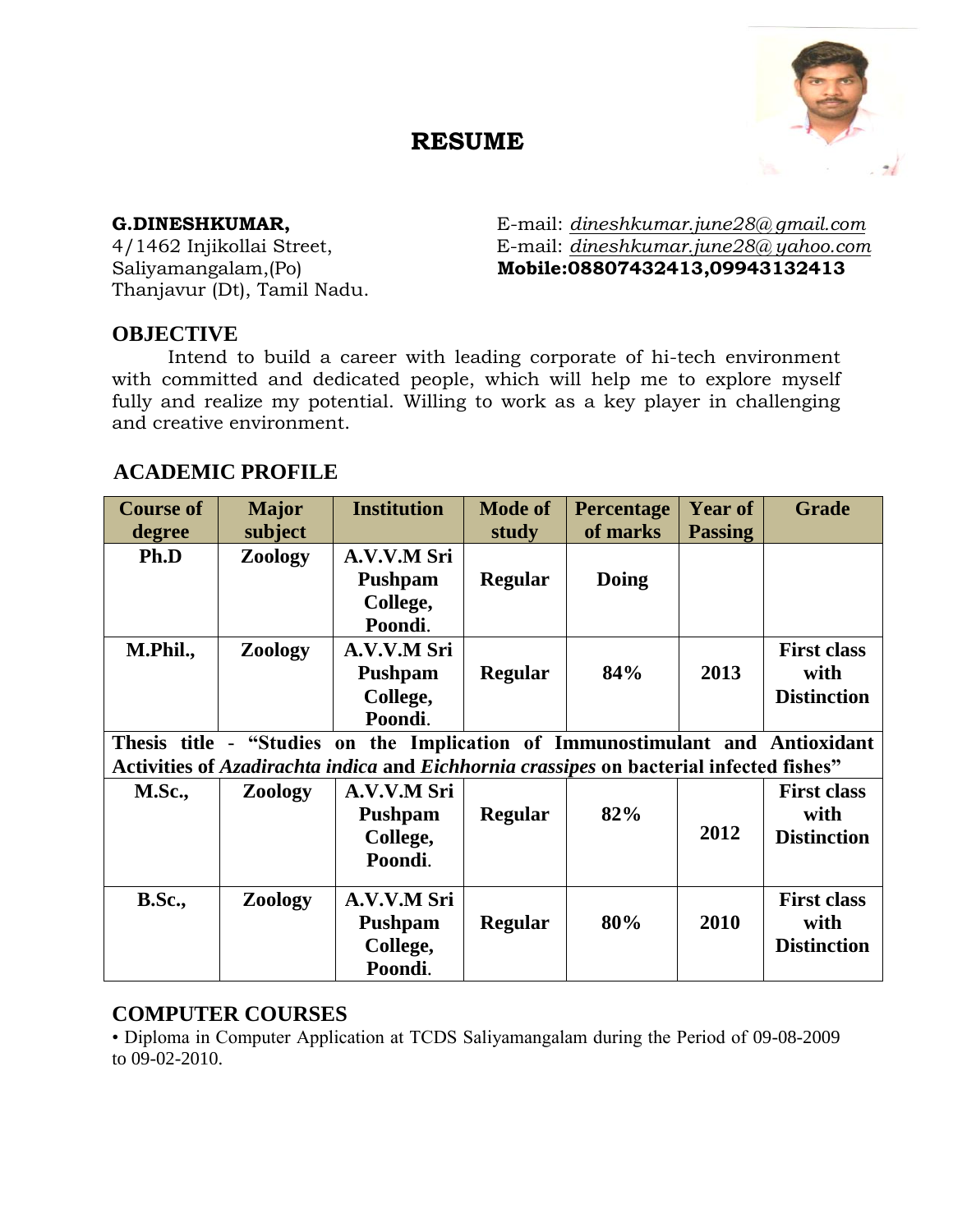## **AREA OF RESEARCH**

- Phytochemistry (Soxhlet extraction, TLC, HPTLC, HPLC and GC-MS )
- $\triangleright$  Pharmacology (Anti-diabetic studies, Hepatoprotective activity, Anti-inflammatory activity Anti-Ulcer activity and Cell Lines)
- Molecular biology (RAPD, 16S sequencing and ITS Sequencing, SDS PAGE,NATIVE PAGE)
- Microbiology(Isolation, Identification and Characterization of Microbes, Microbial Enzymes)
- $\triangleright$  Nanotechnology (Silver and gold nano)

## **INTERNATIONAL RESEARCH AND REVIEW PAPER PUBLICATIONS**

1. **Dinesh Kumar G,** Karthik M and Rajakumar R. Study of seasonal water quality assessment and fish pond conservation in Thanjavur, Tamil Nadu, India. *Journal of Entomology and Zoology Studies 2017; 5(4): 1232-1238*

2. **Dinesh Kumar G,** Karthik M and Rajakumar R. Molecular Docking Studies of Natural Antimicrobial Compound From *Azadirachta indica* Against Selected Target Pathogen *Pseudomonas fluorescens*.

*World journal of pharmacy and pharmaceutical sciences, 6 (7), 2041-2047.*

- 3. P.Mani, **G.Dineshkumar,** T.Jayaseelan, K.Deepalakshmi, C.GaneshKumar, S.Senthil Balan. Antimicrobial activities of a promising glycolipid biosurfactant from a novel marine Staphylococcus saprophyticus SBPS 15. *3 Biotech, 2016, 163(6):2-9 (Springer)*
- 4. **G.Dineshkumar** and R.Rajakumar. Gas Chromatography-Mass Spectrometry Analysis of Bioactive Components From The Ethanol Extract Of *Avicennia Marina* Leaves. *Innovare Journal of Science, 2016, 4 (4): 9-12.*
- 5. Senthil.J, Rameashkannan M.V, Mani.P, Jayaseelan.T, **Dinesh Kumar.G**. Antidiabetic Activities of *Ipomoea sepiaria* (Koenig Ex. Roxb) Ethanolic Leaves Extracts in Streptozotocin Induced Diabetic Rats. *International Journal of Chemistry and Pharmaceutical Sciences, 2016, 4(5): 247– 250.*
- 6. **Dinesh Kumar** G, Jayaseelan T, Senthil J, Mani P Evaluation of Hepatoprotective and Antioxidant Activity of *Avicennia alba* (Blume) on Paracetamol -Induced Hepatotoxicity in Rats. *Innovare Journal of Ayurvedic Science, 2016,4(3):19-22.*
- 7. S.Surya, G. **Dinesh Kumar** and R. Rajakumar Green Synthesis of Silver Nanoparticles from Flower Extract of *Hibiscus rosa-sinensis* and Its Antibacterial Activity. *International Journal of Innovative Research in Science, Engineering and Technology, 2016, 5 (4): 5242-5247*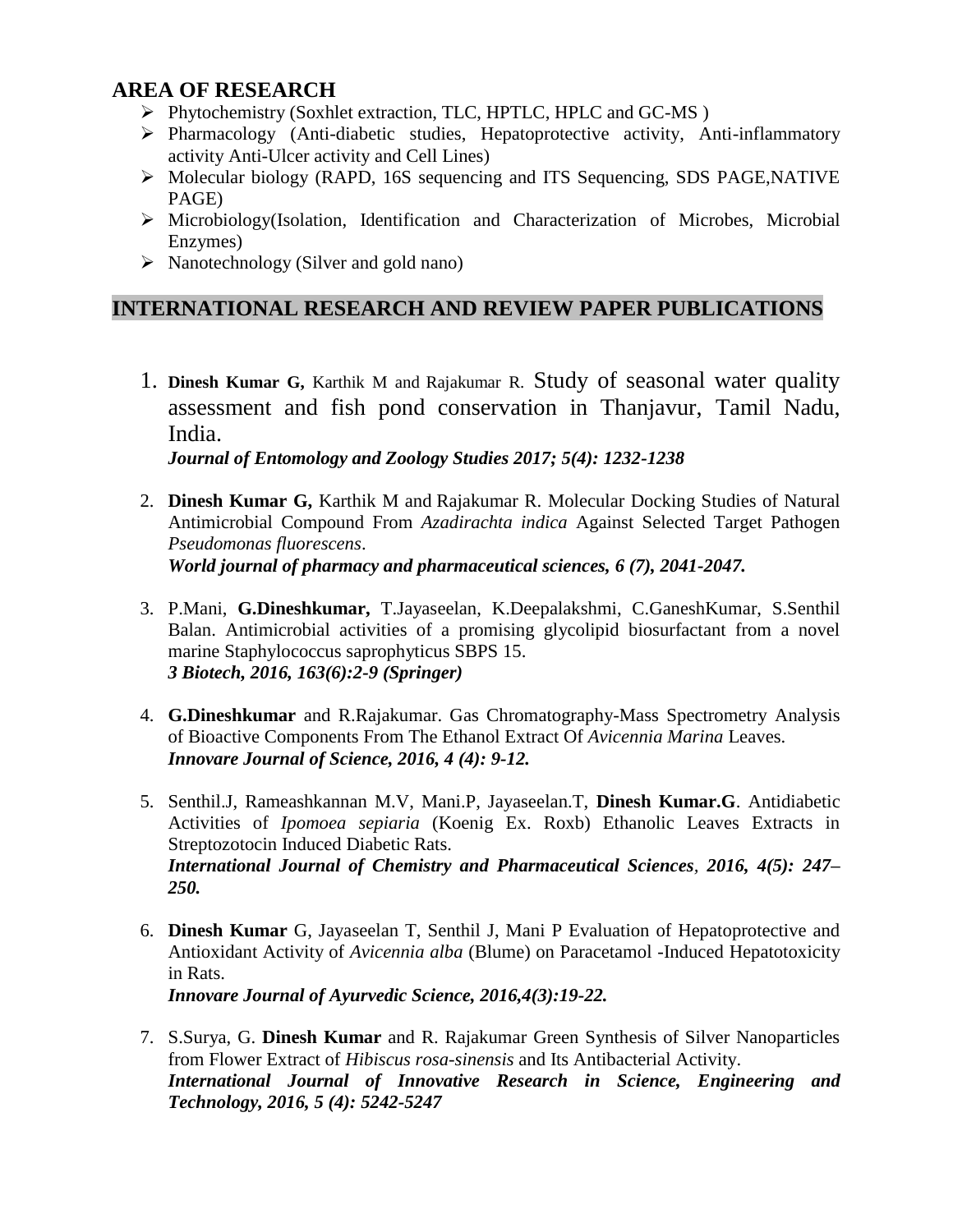- 8. R.Vijayaraj, K.Naresh Kumar, P.Mani, J.Senthi, T.Jayaseelan and **G.Dinesh Kumar.**  Hypoglycemic and Antioxidant Activity of *Achyranthes Aspera* Seed Extract and Its Effect on Streptozotocin Induced Diabetic Rats. *International Journal of Biological & Pharmaceutical Research. 2016, 7(1): 23-28.*
- 9. R.Vijayaraj, K.Naresh Kumar, P.Mani, J.Senthil, **G.Dinesh Kumar** and T.Jayaseelan. Green Synthesis of Silver Nanoparticles from Ethanolic Seed Extract of *Acranythes aspera* (linn.) and its Anti-inflammatory Activities. *International Journal of Pharmacy & Therapeutics, 2016,7 (1): 42-48.*
- 10. **G.Dineshkumar** and R.Rajakumar. Comparative Study of Methanolic Leaf Extracts of *Azadirachta indica* (juss.) and *Eichhornia crassipes* (Mart.) Solms on Specific and Non Specific Immune Responses in *Labeo rohita*.(Ham) *Acta Biomedica Scientia. 2015, 2(2): 61-67.*
- 11. **G.Dineshkumar** and R.Rajakumar GC-MS Evaluation of Bioactive Molecules From the Methanolic Leaf Extract of *Azadirachta Indica* (A.Juss). *Asian Journal of Pharmaceutical Science & Technology, 2015, 5 (2):64-69.*
- 12. G.Kumaradevan, R.Damodaran, P.Mani2, **G.Dineshkumar** and T.Jayaseelan. Phytochemical Screening and GC-MS Analysis of Bioactive Components of Ethanol Leaves Extract of *Clerodendrum Phlomidis* (L.) *American Journal of Biological and Pharmaceutical Research. 2015, 2(3):142-148.*
- 13. **G.Dineshkumar**, R.Rajakumar, Panagal mani. Immunoprotective and Antioxidant Effects of the Medicinal Plant *Azadirachta Indica* (JUSS.) on Indian Major Carp *Labeo Rohita* (HAM**.).** *American Journal of Biological and Pharmaceutical Research. 2014, 1(2):88-94.*
- 14. **G.Dineshkumar,** R.Rajakumar, P.Mani**.** Immunostimulant Effect of on *Eichhornia crassipes* (Mart.) solms Against *P.fluorescens* Infected Indian Major Carp *Labeo rohita*  (HAM.) *European Journal of Molecular Biology and Biochemistry. 2014, 1(5):158-164.*
- 15. **G.Dineshkumar**, R.Rajakumar, Panagal mani, T.M.M. John bastin. Studies on the Hepatoprotective Activity of Leaves Extracts of *Eichhornia crassipes* Against CCL4 Induced Hepatotoxicity of Albino Rats. Tamilnadu, India. *International Journal of Pure and Applied Zoology, 2013, .1(3): 209-212.*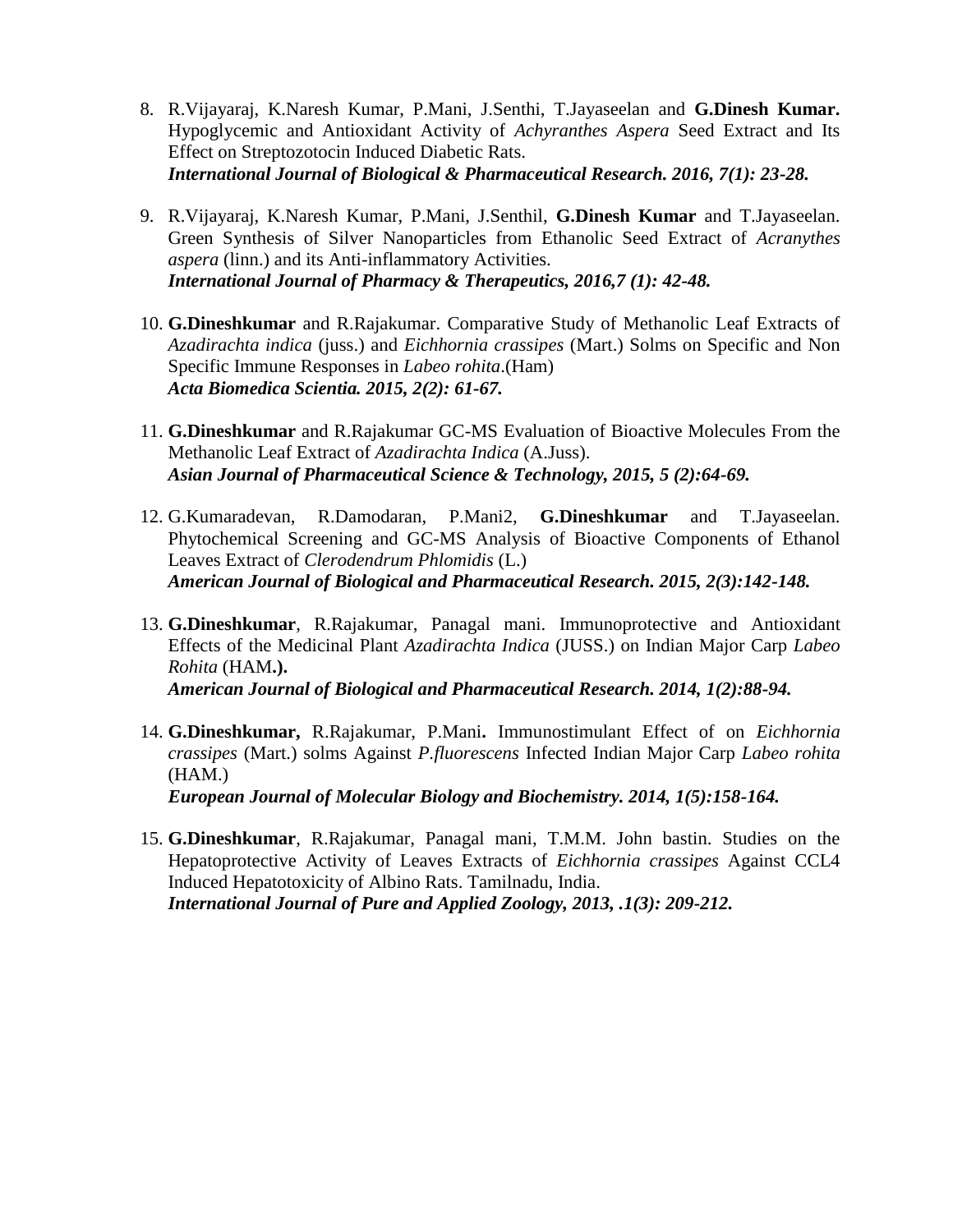#### **DNA SEQUENCES SUBMITTED IN NCBI**

| $\mathbf{1}$   | 16S rDNA sequencing of                    | Pseudomonas aeruginosa            | (KT175510) |
|----------------|-------------------------------------------|-----------------------------------|------------|
| 2              | 16S rDNA sequencing of                    | Pseudomonas aeruginosa            | (KT041528) |
| 3              | 16S rDNA sequencing of                    | <b>Pseudomonas flourescens</b>    | (KU041529) |
| $\overline{4}$ | 16S rDNA sequencing of                    | <b>Bacillus amyloliquefaciens</b> | (KU041530) |
| 5              | 16S rDNA sequencing of                    | Serratia liquefacians             | (KU041531) |
| 6              | 16S rDNA sequencing of                    | Staphylococcus sp                 | (KT988902) |
| 7              | 16S rDNA sequencing of                    | Aeromonas hydrophila              | (KX197407) |
| 8              | 16S rDNA sequencing of                    | Streptococcus pneumoniae          | (KX271881) |
| 9              | 16S rDNA sequencing of                    | Salmonella sp                     | (KX271882) |
| 10             | 18S rDNA sequencing of                    | Candida parapsilosis              | (KX271880) |
| 11             | 18S rDNA sequencing of Candida trophicans |                                   | (KY766068) |

#### **PAPER PUBLISHED IN CONFERENCES / SYMPOSIA PROCEEDINGS**

## **NATIONAL**

- **1.** Presented a scientific research paper entitled **"Green synthesis of gold nanoparticles using leaf aqueous extract of** *A.indica* **and its antibacterial activities."** for the **National Conference on Phytochemicals in Medicinal Plants and Food" (Medfood-**2018). Held during 1<sup>st</sup> February - 2018, organized by Department of Biochemistry, Bharathidasan University Constituent College for Woman, Orathanadu, Thanjavur.
- **2.** Presented a scientific research paper entitled **"Hypoglycemic, Hypolipidemic and Antioxidant activities of ethanolic leaves extract of** *psidium guajava* **(linn.) In Streptozotocin induced diabetic rats."** for the **National Conference on Health Care and Biotechnology in India: Emerging Trends and Challenges" (HBITC - 2017).**  Held during  $17<sup>th</sup>$  and 18<sup>th</sup> August - 2017, organized by Department of Zoology & Biotechnology, A.V.V.M. Sri Pushpam College, Poondi, Thanjavur.
- 3. Presented a scientific paper entitled "**Hepatoprotective Activity of Psidium gujava Against Alcoholoic Induced Mice***"* for the seminar on **"Modern Trends in Biological Science (SMTBS-2017)**" conducted by Department Zoology of A.V.V.M.Sri pushpam college, poondi on  $11<sup>th</sup>$  August, 2017.
- **4.** Presented a scientific research paper entitled**" Molecular docking studies of natural antimicrobial compound from** *Eichhornia crassipes* **against selected targets pathogens of** *pseudomonas fluorescens***"** for the **National Seminar on Resent Trends**  and Challenges in Biosciences" (RTCB - 2016). Held during 16<sup>th</sup> October - 2016,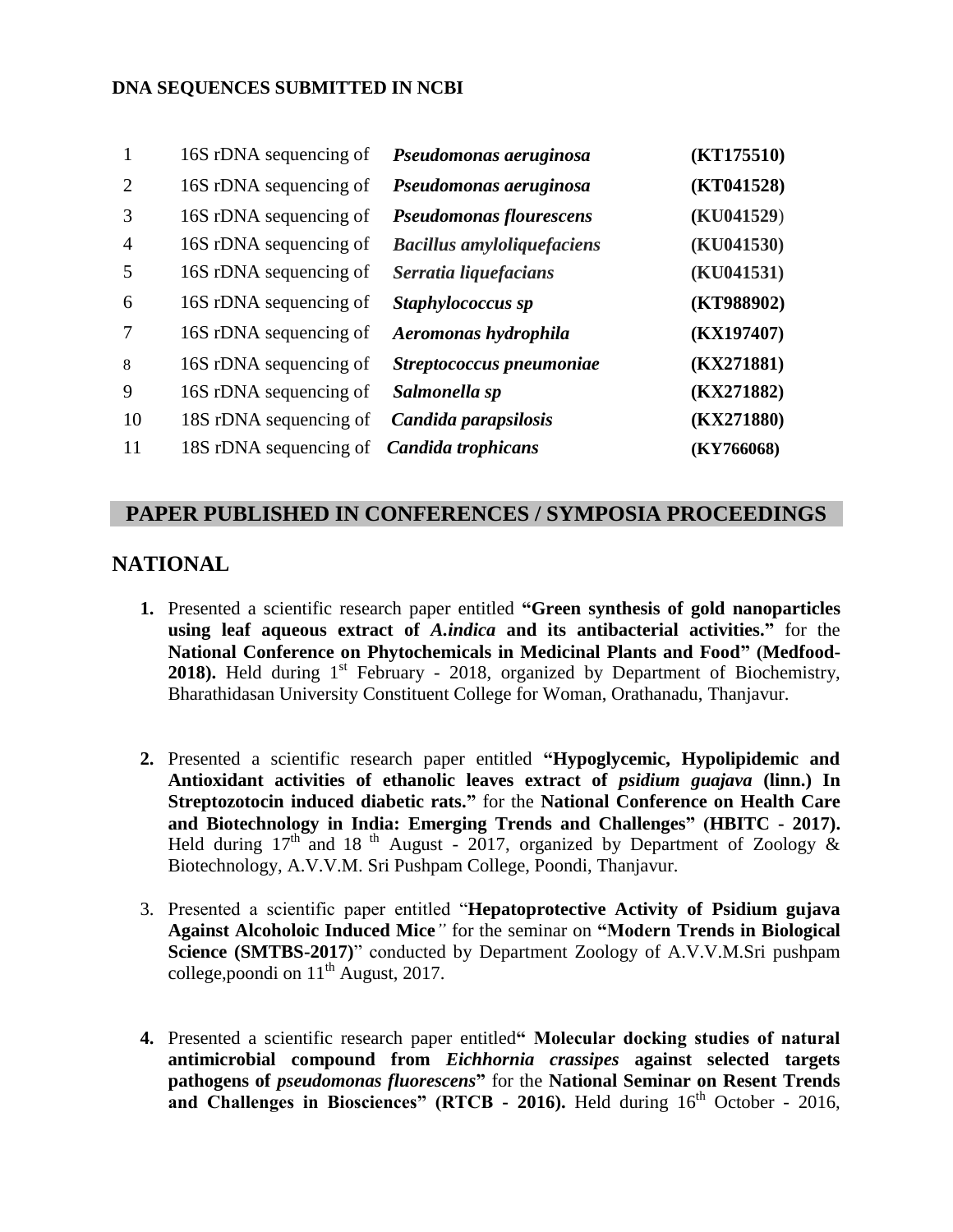organized by Department of Zoology, Khadir Mohideen College, Adirampattinam, Thanjavur.

- **5.** Presented a scientific research paper entitled "**Green synthesis of silver nanoparticles from ethanolic leaves extract of** *Avicenia marina* **and its antibacterial activities**" for the **Seminar on New Resent Trends in Life Sciences" (SRTLS - 2016).** Held during  $22<sup>nd</sup>$  August - 2016, organized by Department of Zoology & Biotechnology, A.V.V.M.Sri Pushpam College, Poondi, Thanjavur.
- **6.** Presented a scientific paper entitled "**Effect of Indian traditional medicinal (ITM) triherbal extract on the innate immune system and disease resistance in** *Labeo rohita* **against** *Pseudomonas fluorescens*" for the national seminar on "**Immune Response Of Marine Fishes With Respect To Heavy Metal Pollution**" from 05<sup>th</sup> to 06<sup>th</sup> August, 2016, conducted by Department of Centre of Advanced Study in Marine Biology, Annamalai University, Parangipettai, Chidambaram.
- 7. Presented a scientific paper entitled "**Bioactive Chemical Profiling of** *Avicenia marina*" for the national seminar on **Trends in Healthcare and Biotechnology: Opportunities & Challanges" (THBOC)** from 22<sup>nd</sup> to 23<sup>th</sup> January, 2016, conducted by Department Zoology of A.V.V.M.Sri pushpam college, Poondi, Thanjavur.
- **8.** Presented a scientific paper entitled "**GC-MS Evaluation of Bioactive Molecules From the Methanolic Leaf Extract of** *Azadirachta Indica* **(A.Juss**)" for the national seminar on **Recent Trends and Future Advances in Life Sciences"(RFTLS)**from 26<sup>th</sup> to 27<sup>th</sup> February, 2015, conducted by Department of Life Sciences, Central University of Tamil nadu, Thiruvarur-610 101.
- **9.** Presented a scientific paper entitled "**Immunostimulant Potential of** *Azadirachta indica*  **(***A.juss***).Using Fish** *Labeo rohita* **(Ham.) Aganist** *Pseudomonas fluorescens*" for the national seminar on **Recent Trends and Future Advances in Life Sciences"**(RFTLS)from  $26<sup>th</sup>$  to  $27<sup>th</sup>$  February, 2015, conducted by Department of Life Sciences, Central University of Tamil nadu, Thiruvarur- 610 101.
- *10.* Presented a scientific paper entitled "**Development of Immunity by extract of**  *Eichhornia crassipes* **(Mart.)Solms against** *P. fluorescens* **infected Indian major carp**  *Labeo rohita* **(HAM.)"** for the seminar on **"Potential Progress In Biotechnological Research"** conducted by Department Biotechnology of Hindustan College of Arts & Science Kelambakkam, Chennai on  $9<sup>th</sup>$  September, 2014.
- 11. Presented a scientific paper entitled "**IMMUNOSTIMULANT EFFECT OF FISH**" for the State level seminar on **"Current Research in Chemistry and Bio-Chemistry"**  conducted by Department Chemistry of A.V.V.M.Sri pushpam college, poondi on 23 $^{\text{rd}}$ August, 2013.
- 12. Presented a scientific paper entitled "**IMMUNOSTIMULANT AND ANTIOXIDENT EFFECT OF FISH***"* for the seminar on **"Modern Approches in Zoology**" conducted by Department Zoology of A.V.V.M.Sri pushpam college, poondi on  $20<sup>th</sup>$  September, 2013.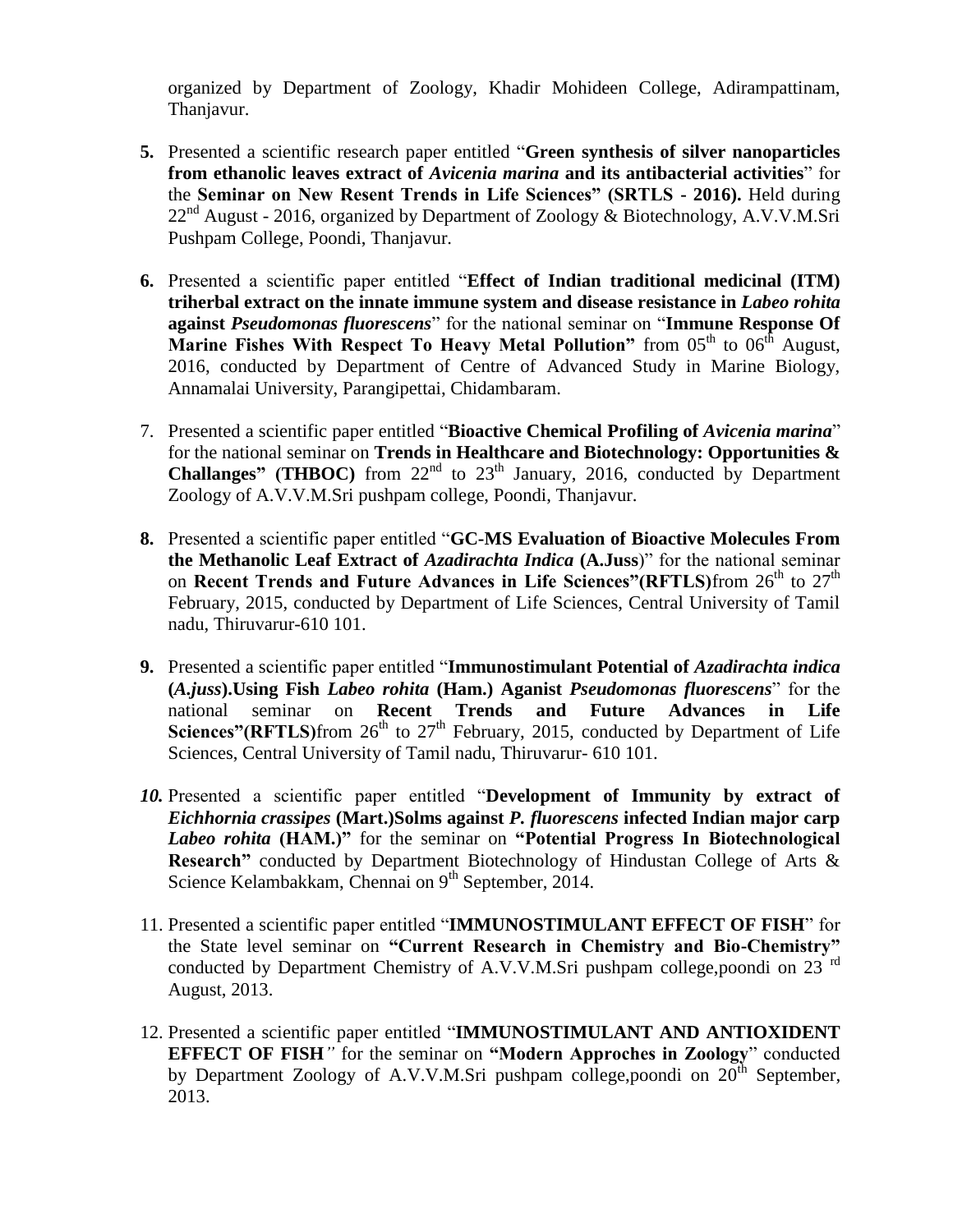## **INTERNATIONAL**

1. Presented a scientific research paper entitled "Biosynthesis of Silver Nanoparticles Using *Eichhornia Crassipes* Leaves Extract and Evaluation of Antibacterial Activities" for the **International Seminar on New Frontiers and Challenges in Environmental Science" (BIOENVIRON - 16).** Held during 12<sup>th</sup> and 8<sup>th</sup> February 2016, organized by the School of Biosciences, Maruthu Pandiyar College, Thanjavur.

2. Presented a scientific research paper entitled "**Elucidation of antibacterials from the mangrove** *Avicenia marina* **and their activity against** *Pseudomonas fluorescens*" for the **International conference on Frontiers in Life Science" (ICFLS- 2016).** Held during  $7<sup>th</sup>$  and  $8<sup>th</sup>$  January 2016, organized by the Department of Botany, School of Biological Science, St. Joseph's College (Autonomous), Tiruchirappalli.

3. Presented a scientific research paper entitled "**Immunostimulant Effect of** *Azadirachta indica* **ethanolic leaves extract on** *Pseudomonas fluorescens* **infected**  *Labeo rohita*" for the **International conference on Converging Biotechnological Innovation for Health, Food and Environmental Welfare (ICCBI-2015)** held during  $2<sup>nd</sup>$  to  $4<sup>th</sup>$  November 2015, organized by the Department of Biotechnology, school of Biotechnology and Health science, Karunya University, Coimbatore.

### **BEST PAPER PRESENTATION AWARDS RECEIVED**

 Won Special Appreciation Award in "**International Conference on Frontiers in**  Life Science" at St. Joseph's College (Autonomous), Tiruchirappalli held on 7<sup>th</sup> and 8<sup>th</sup> January 2016.

## **WORKSHOP PROCEEDINGS**

- Participated two days Lecture workshop on "**Modern Trends in Zoology and Microbiology"** organized by the Department of Zoology, S.B.K.College, Aruppukottai on  $7<sup>th</sup>$  and  $8<sup>th</sup>$  February 2017..
- $\frac{1}{2}$
- Underwent National Workshop on "**Molecular Taxonomy Techniques for the Identification of Marine Organisms"** held during  $8<sup>th</sup>$  and  $10<sup>th</sup>$  February 2017, organized by Department of Marine Biotechnology, AMET University, Chennai.
- Participated one day **Lecture Series on Health Sciences** organized by the Department of Biotechnology & Department of Biochemistry, School of Biological sciences, St. Joseph's College (Autonomous), Tiruchirappalli on 28<sup>th</sup> September 2016.
- Participated two days Lecture workshop on "**Progress and Prospects in Biosciences"** organized by the Department of Biotechnology, St. Joseph's College (Autonomous), Tiruchirappalli on 4th and  $5<sup>th</sup>$  October 2016.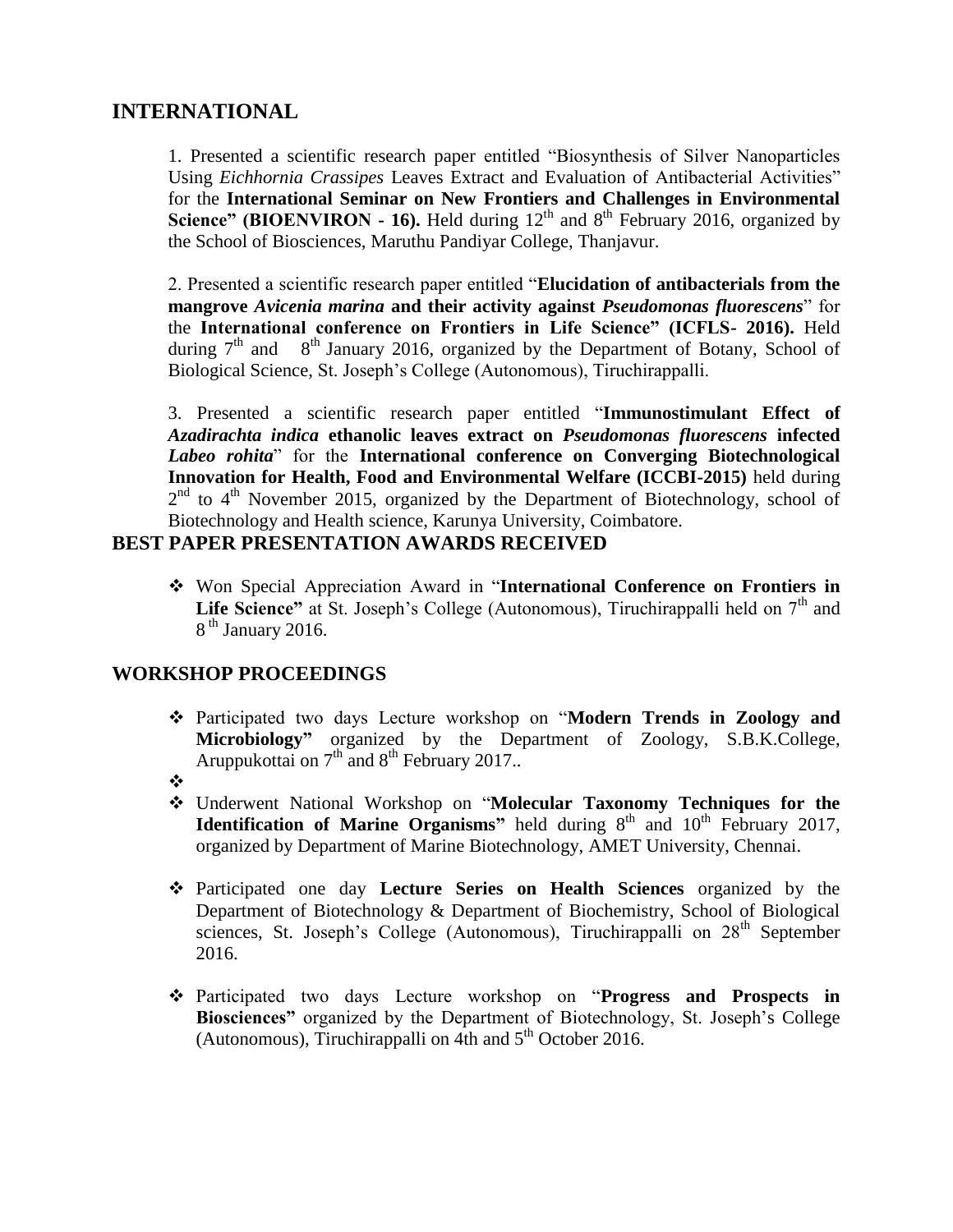\* Underwent Lecture workshop on "**Biodiversity and Biotechnology**" held during 6<sup>th</sup> and  $7<sup>th</sup>$  October 2016, organized by Department of Biotechnology, Srimad Andavan Arts and Science College, Trichy.

## **Awards / Recognitions received**

- Junior Research Fellowship **(JRF) UGC, New Delhi, April.2015 to March.2017**
- Senior Research Fellowship **(SRF) UGC, New Delhi, New Delhi, April.2017 to**
- Assistant Editor in **European Journal of Biotechnology and Bioscience**.
- Assistant Editor in **International Journal of Research in Pharmacy and Pharmaceutical Sciences.**
- Assistant Editor in **International Journal of Fisheries and Aquatic Research.**
- Assistant Editor in **International Journal of Entomology Research**.
- Assistant Editor in **International Journal of Mosquito Research**.
- Assistant Editor in **International Journal of Fauna and Biological Studies**.
- Assistant Editor in **International Journal of Fisheries and Aquatic Studies.**
- Assistant Editor in **European Journal Pharmaceutical and Medical Research.**

## **Refresher courses attended**

Participated in the 13 days Refresher course on Experimental Biology: Orthodox to Modern to be held from  $7<sup>th</sup>$  to 19<sup>th</sup> November 2016, organized by the Department of Botany, St.Joseph's College(Autonomous),Tiruchirappalli.

## **OTHER ACTIVITES**

Active Member of NSS during College Days.